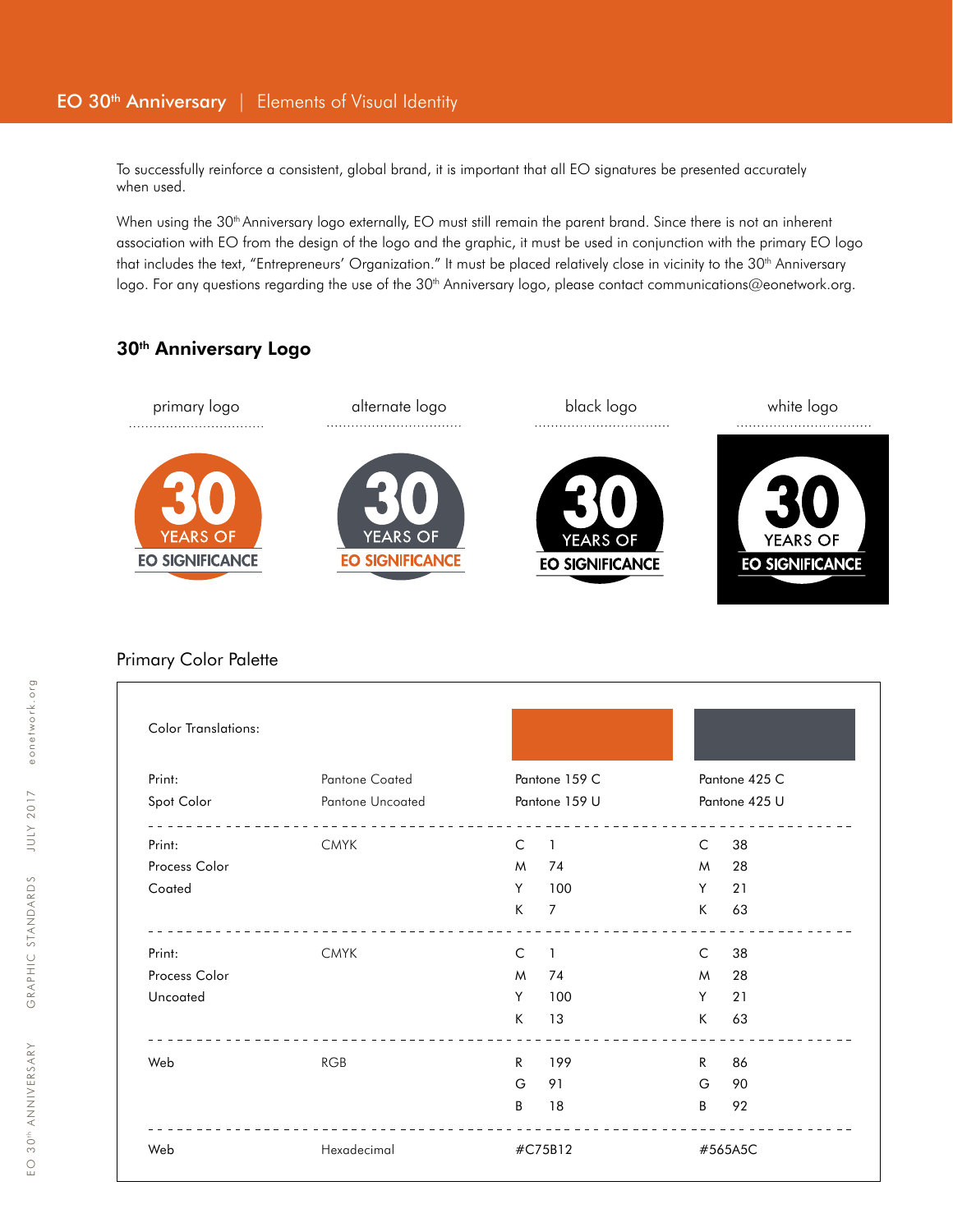## EO 30<sup>th</sup> Anniversary | Elements of Visual Identity



with sufficient space OKAY.



All-black on a white background Do not split or stack the signature.



Do not position the signature within rules or frames.



Do not add drop shadows to the signature.



Do not alter the colors that have been assigned to the signature.



Never print over an image.



Do not use the signature smaller than type will read comfortably.



Do not rotate or skew the axis of the signature.



Do not rotate or skew the axis of the signature.



Do not alter the size relationship between any element of the signature.



Do not position the signature on a background with insufficient contrast.



Do not position the signature with insufficient clear space.